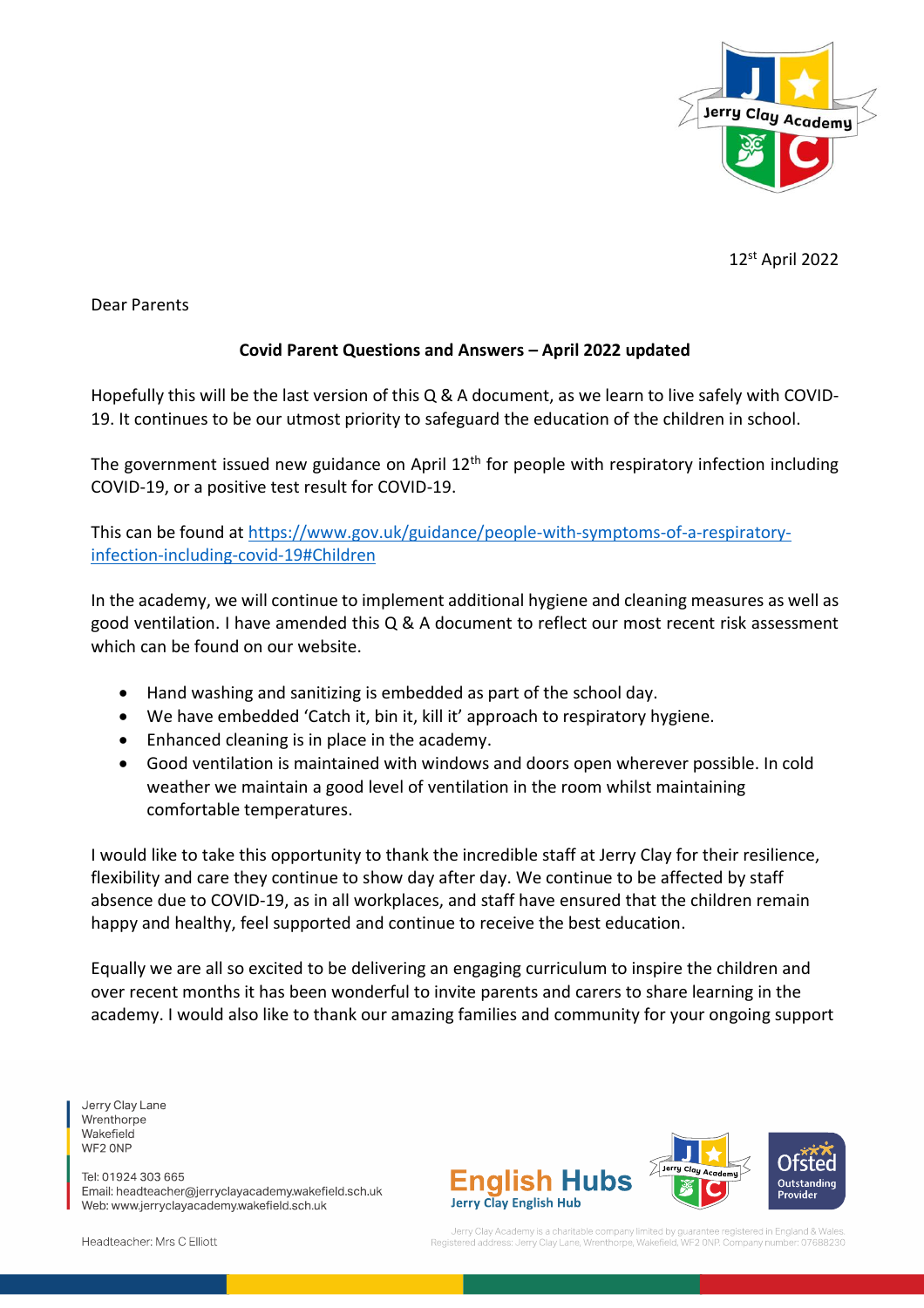

and equally for your vigilance in keeping our whole community safe. It certainly has been a long road and as we know the impact of COVID-19 continues to be felt. Our best wishes to everyone and we hope that anyone affected by COVID-19 experiences mild symptoms.

Nevertheless, we are so excited and determined for the future and in ensuring that every child has the best opportunities for learning and development in the academy and we are committed to working in partnership with you all to make that happen.

We strongly urge you to follow the advice to reduce the spread of infection and help to keep others safe. We want to prevent infection spreading to keep children and staff in school and also to protect any members of our community who are at higher risk of becoming seriously unwell from COVID-19.

# **If my child has symptoms of a respiratory infection, including Covid-19, can they come to school?**

Children with mild symptoms such as a runny nose, sore throat, or slight cough, who are otherwise well, can continue to come to school.

Children who are unwell and have a high temperature should stay at home and avoid contact with other people, where they can. They can go back to school when they no longer have a high temperature and are well enough to attend.

Attending education is hugely important for children and young people's health and their future.

## **If my child has tests positive on an LFD test, what should they do?**

If a child or young person under 18 has a positive COVID-19 test result they should stay at home and avoid contact with other people for 3 days after the day they took the test.

If after 3 days, they feel well and do not have a high temperature they can return to school.

Jerry Clay Lane Wrenthorpe Wakefield WF2 ONP

Tel: 01924 303 665 Email: headteacher@jerryclayacademy.wakefield.sch.uk Web: www.jerryclayacademy.wakefield.sch.uk



Jerry Clay Academy is a charitable company limited by qua tee registered in England & Wales lay Lane, Wrenthorpe, Wakefield, WF2 ONP. Company

Headteacher: Mrs C Elliott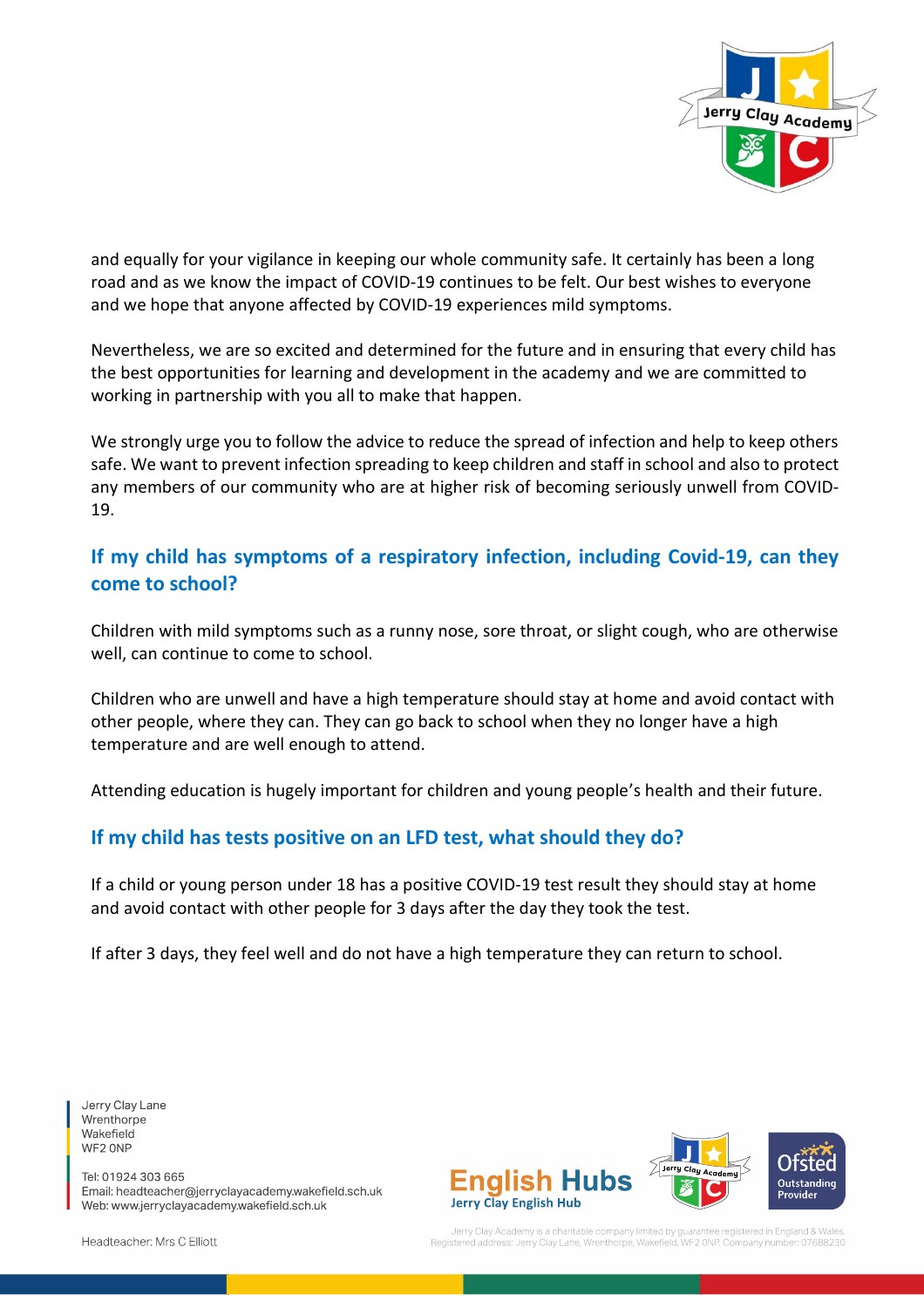

The guidance to isolate for children is a shorter period than for adults as the government have advised that children tend to be infectious to other people for less time than adults.

### **If someone in the household tests positive, can my child come to school?**

Yes. However, if someone in the household has COVID-19 there is high risk that others in your household with catch it. There are several things you can do to reduce the spread of infection in your household.



Jerry Clay Lane Wrenthorpe Wakefield WF2 ONP

Tel: 01924 303 665 Email: headteacher@jerryclayacademy.wakefield.sch.uk Web: www.jerryclayacademy.wakefield.sch.uk





Jerry Clay Academy is a charitable company limited by guarantee registered in England & Wales.<br>Registered address: Jerry Clay Lane, Wrenthorpe, Wakefield, WF2 ONP. Company number: 07688230

Headteacher: Mrs C Elliott